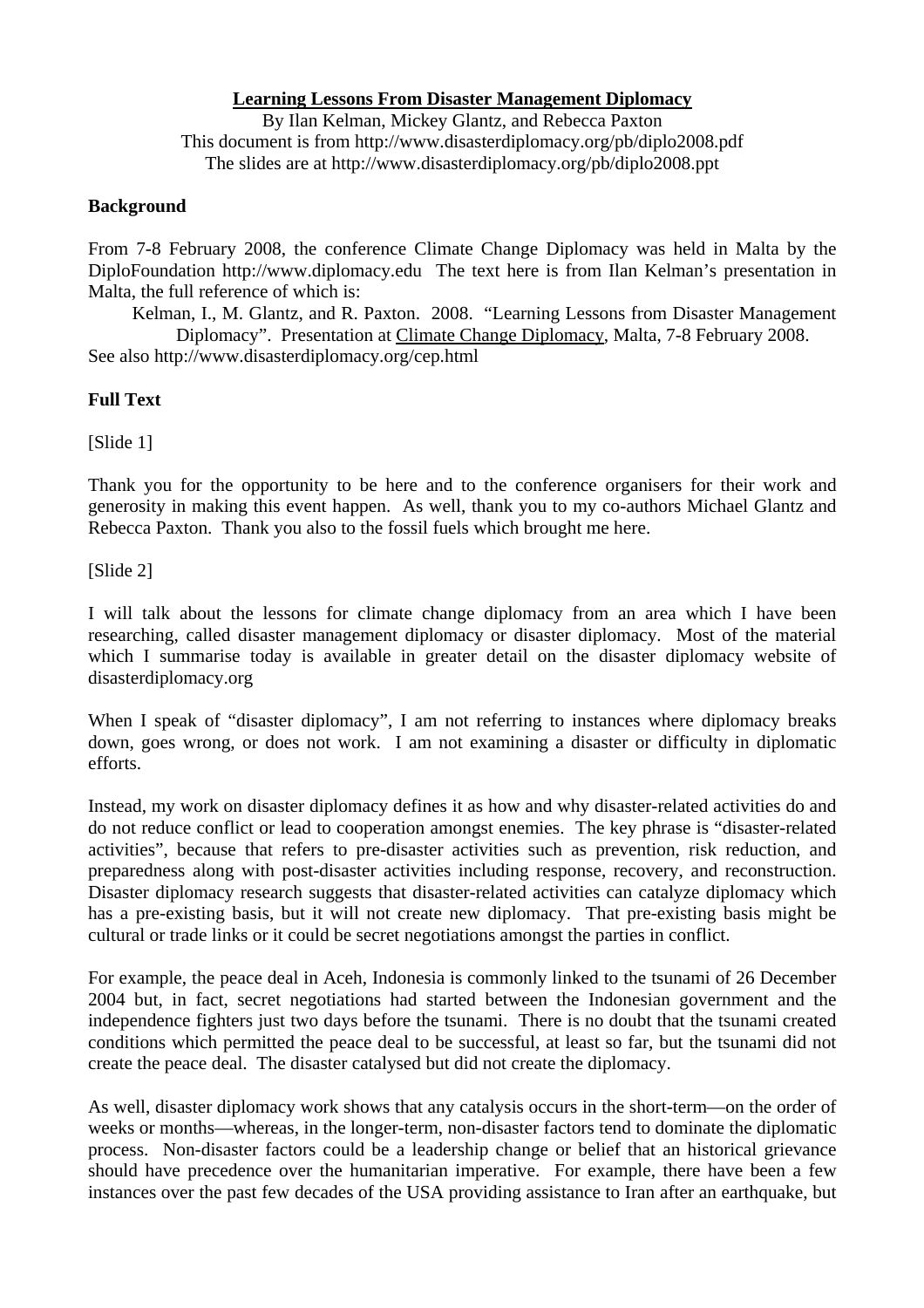any opportunities to reduce the animosity between the two countries were lost as time went on and both countries continued to pursue their normal state of diplomatic activities with respect to the other.

Yet sometimes, even when countries wish to pursue their normal state of diplomatic activities, pressure from outside government leads to a different diplomatic outcome. In 1999, Greece and Turkey had deep conflicts over multiple issues, but they were negotiating in secret and collaborating behind the scenes to work towards reconciliation. In August, an earthquake hit Turkey, and Greece assisted. In September, an earthquake hit Greece, and Turkey assisted. Propelled by the media and a grassroots uprising to see each other as friends, the careful diplomacy worked out between Greece and Turkey was thrust into the spotlight, significantly catalysed by being forced along at a rapid pace—and it nearly collapsed as a result. Grassroots efforts might be well-intentioned, but they can cause more problems than they solve, especially over the long-term when people's attention drifts to other matters.

In having examined multiple disaster diplomacy case studies of many different forms, the conclusion is that disaster-related activities can catalyse diplomacy in the short-term, but not create diplomacy nor overwhelm non-disaster factors in the long-term.

The reason is basic politics: the humanitarian imperative and the desire for peace must compete with other priorities in political and diplomatic circles. It is rare that disaster-related activities are a high priority and that usually happens after a disaster. In fact, we tend to be exceptionally good at preventing the disaster which has just happened.

Or, the overall lesson from disaster diplomacy is that, in general, it does not work. While most of us might wish to stop disasters and might wish for peace, the reality is that not everyone always shares our views and they have their own reasons, good or bad, for placing other activities as a higher priority.

[Slide 3]

That conclusion has applied to many disaster types and disaster circumstances. Climate change is one example of a long-term, global disaster to which the disaster diplomacy principles can be applied. That is, when trying to understand and address climate change, what are the implications for wider peace, conflict, and diplomacy? I provide three main lessons. But in describing them, please remember that my discussions are restricted to disaster diplomacy lessons. The world has much more to offer than only disaster diplomacy and it could be that other experiences or evidence negates arguments which are developed through only a disaster diplomacy lens.

The first lesson is that climate change is a long-term issue. The problem witnessed has built up over the long-term and long-term consequences are likely which means that long-term solutions are necessary. Yet disaster diplomacy does not do much in the long-term. So, if we take only disaster diplomacy, the advice is that people dealing with climate change should focus on that issue and try to develop long-term robust solutions rather than seeking quick and superficial fixes which try to connect climate change diplomacy to topics beyond climate change, such as non climate change related peace and conflict.

Because the second disaster diplomacy lesson is that dealing with climate change should not be expected to contribute to resolving wider conflicts. Many people advocate that increased cooperation and improved diplomatic relations beyond the specific issue should be an aim of multilateral climate change negotiations. That is unlikely to work. Instead, the disaster diplomacy perspective is that international climate change negotiations should be a forum free from